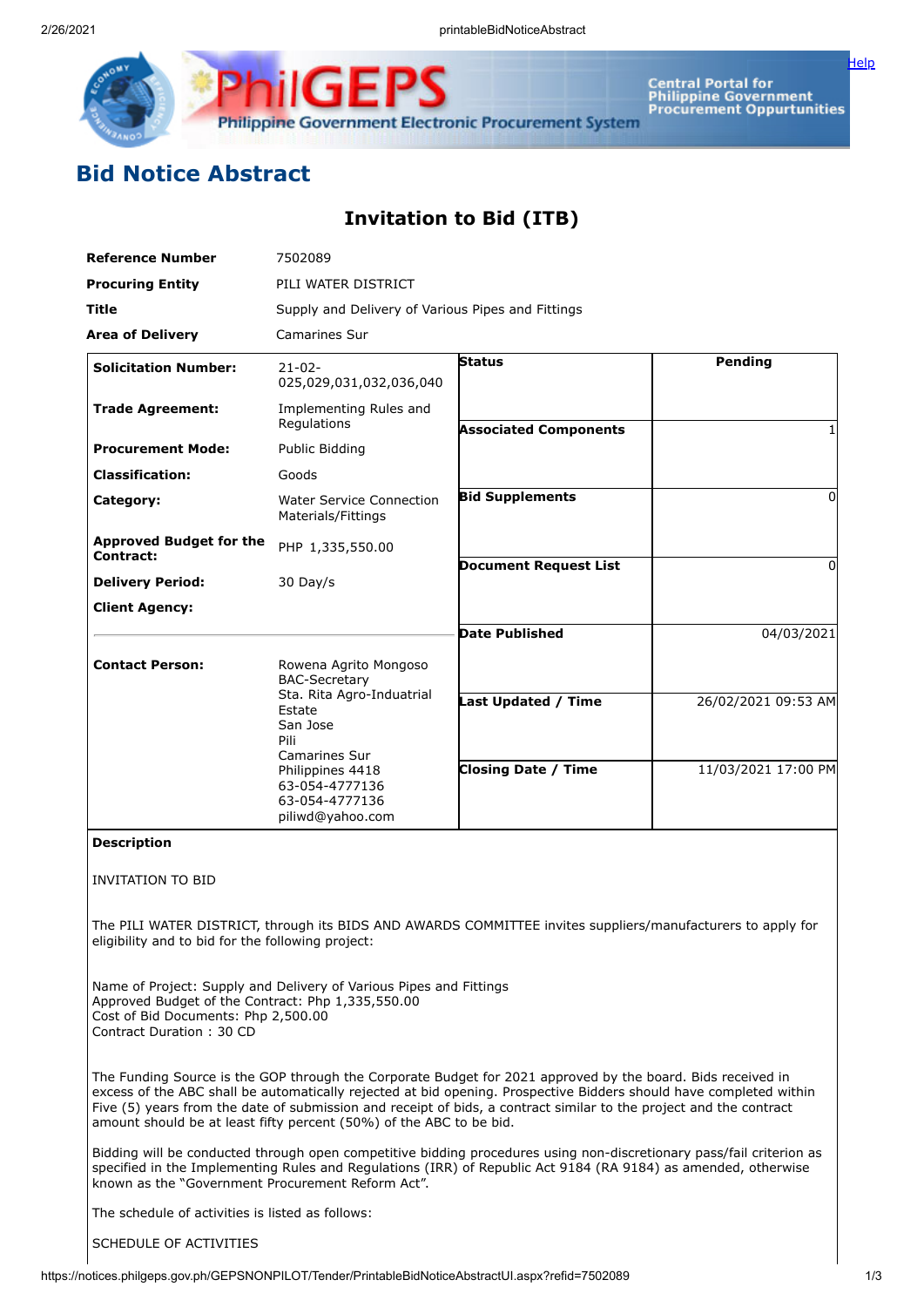Issuance and Availability of Bidding Documents: March 4, 2021 – March 23, 2021 (8:00 AM-5:00 PM, Monday-Friday)  $\overrightarrow{Pre}$ -bid Conference: March 10, 2021 (2:00 PM) Opening of Bids March 23, 2021 (2:00 PM)

Bidding Documents may be acquired by interested Bidders from Pili Water District office upon payment of a nonrefundable amount stated above and can be viewed and downloaded at www.piliwaterdistrict.gov.ph

Bidding is restricted to eligible bidders as described in ITB 5.1.

Bids must be delivered on or before the above stated scheduled dates at Pili Water District office. All bids must be accompanied by a bid security in any of the acceptable forms and in the amount stated in ITB Clause 18.1.

The PILI WATER DISTRICT reserves the right to accept or reject any bid, to annul the bidding process, and to reject all bids at any time prior to contract award, without thereby incurring any liability to the affected bidder or bidders.

For further information, please contact:

(Sgd.) ROWENA A. MONGOSO BAC Secretary 09190664598

Section VI . SCHEDULE OF REQUIREMENTS

No. Description Quantity Unit of Measure

 BI Welded Elbow 6"Ø x 90° 5 pc BI Welded Elbow 6"Ø x 45° 10 pc Brass Straight Coupling 1/2"Ø single rubber 115 pc Brass Ball Valve with Lockwing 2" 10 pc CI Coupling Reducer 3" x 2"Ø m/m 1 pc 6 CI Elbow  $2^{n}$ Ø x 45° m/m 4 pc CI Elbow 2"Ø x 90° m/m 22 pc CI Elbow 3"Ø x 90° m/m 3 pc CI Gate Valve 2"Ø m/m 25 pc CI Gate Valve 3"Ø m/m 5 pc CI Gate Valve 4"Ø m/m 2 pc CI Gate Valve 6"Ø m/m 2 pc CI Saddle Clamp 2"Ø x 3/4"Ø 175 pc CI Sleeve Type Coupling 2"Ø 33 pc CI Sleeve Type Coupling 3"Ø 11 pc CI Sleeve Type Coupling 4"Ø 5 pc CI Sleeve Type Coupling 6"Ø 7 pc CI Sleeve Type Coupling 6"Ø (combi. PVC & GI Pipe) 6 pc CI Tee 2"Ø m/m 20 pc CI Tee 3"Ø m/m 3 pc 21 CI Tee Reducer 3" x 2"Ø m/m 2 pc CI Tee Reducer 4" x 3"Ø m/m 1 pc 23 CI Tee Reducer 6" x 4"Ø m/m 1 pc GI Elbow 1/2" x 90° (standard) S-40 25 pc GI Elbow 2"Ø x 90° (standard) S-40 33 pc GI Pipe 2"Ø S-40 (standard) 12 pc GI Pipe 6"Ø x 6m S-40 (Standard) 2 pc GI Plug 2"Ø S-40 (standard) 10 pc GI Plug 3/4"Ø S-40(standard) 180 pc GI Straight Elbow 1/2" x 90° (standard) S-40 25 pc HDPE Elbow 3"Ø x 45° PE-100 8 pc HDPE Elbow 3"Ø x 90° PE-100 4 pc HDPE Elbow 6"Ø x 45° PE-100 6 pc HDPE Pipe 1/2"Ø SDR-11 (300m/roll) 18 roll HDPE Pipe 2"Ø SDR-11 (60m/roll) 6 roll HDPE Pipe 3"Ø PE-100 SDR-11 15 pc Teflon Tape 503 pc uPVC Pipe 2"Ø C-150 140 pc Valve Box Cover 6"Ø 20 pc

## **Pre-bid Conference**

**Date Time Venue**

10/03/2021 2:00:00 PM Pili Water District Multi-Purpose Hall Sta. Rita Agro Industrial Estate San Jose, Pili, Camarines Sur